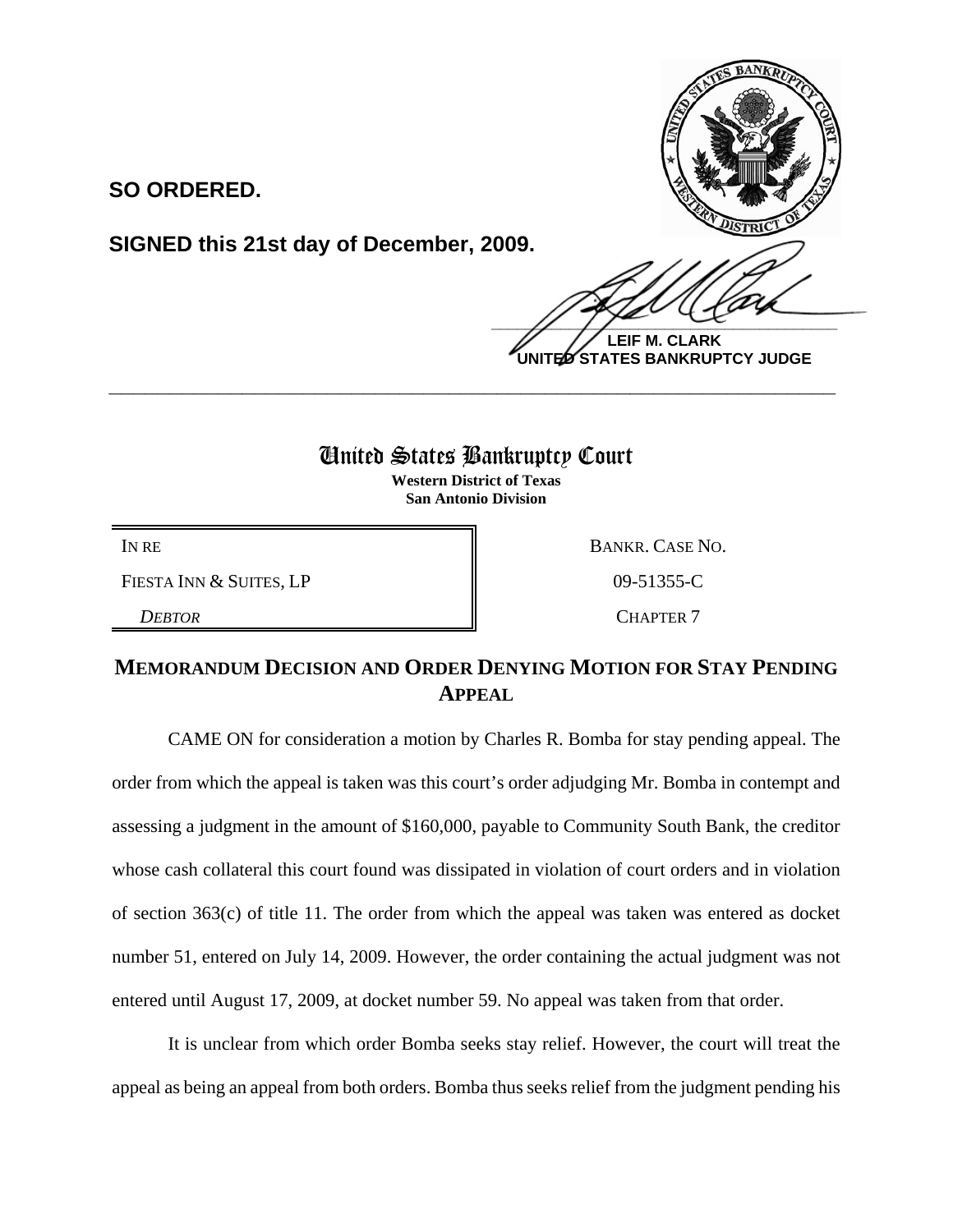appeal. It is not clear why Bomba has waited until this late date to request relief, it being some four months after the entry of the order constituting the judgment. However, Rule 8005 of the Federal Rules of Bankruptcy Procedure does not appear to set any deadlines for the presentation of a motion for stay pending appeal, nor is the court evidently divested of jurisdiction to consider such motions even though the appeal has been perfected, the record transmitted, and the appeal docketed with the district court. *See In re Ridgemont Apartment Associates, Ltd.*, 93 B.R. 788, 790 (Bankr. N.D.Ga. 1988); FED.R.BANKR.P. 8005.

In his motion, Bomba does not offer to post a supersedeas bond. He does not offer any explanation for why he fails to do so, though he claims that he cannot afford counsel, an indirect plea to poverty. He explains that "While it may not serve the purpose of depriving the appellant of livelihood [sic], the granting of a stay herein would allow the parties to the appeal to complete the appeal process on as equal a footing as possible under the law." He adds, "Appellant [meaning appellee, Community South Bank] has foreclosed upon its property and is [in] possession, and upon information and belief has disposed of the property of the Debtor; there is no danger of loss or damage to the Appellant [sic] if this stay may be granted."

Bomba explains that "a stay pending appeal is sought to allow the appellant to complete the appeal process, to expend time and effort required to comply with the District Court's Orders and to be available to respond to Appellee's pleadings in pursuit of terminating the appeal process without further consideration by that Court." He does not explain how a stay of execution on the judgment contributes to the achievement of these ends. However, he does add that "without a stay, Appellee is certain to continue efforts to prevent the appeal from going forward by seeking to collect all and any funds which may be sued to comply with the District Court's directives or to allow appellant to continue to prepare and file necessary documents to complete the appeal process."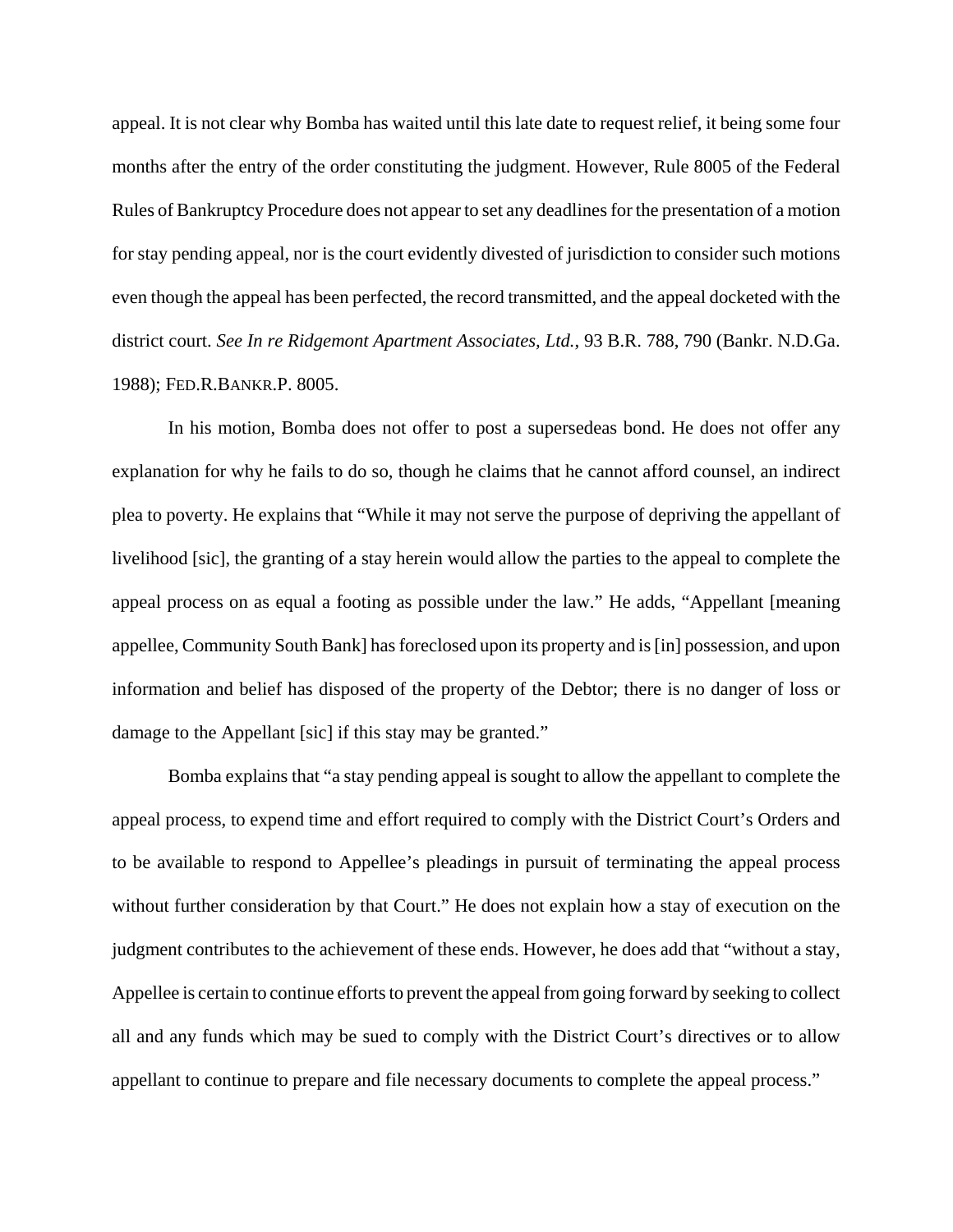Apparently, then, Bomba is concerned that his appeal will be rendered moot by the efforts of Appellee to collect on the indebtedness.

The standards for granting stays pending appeal are well-established. Ordinarily, a stay from a money judgment would be obtained as of right by the filing of a supersedeas bond. *See* FED.R.BANKR.P. 7062(a); *see also In re Havens Steel Co.*, 2005 WL 562733 (W.D.Mo. 2005). However, when no supersedeas bond is obtained, a court has substantial discretion under Rule 8005 to grant (or deny) a stay pending appeal on such terms as it may deem appropriate, subject to an abuse of discretion standard of review. *In re Target Graphics, Inc.*, 372 B.R. 866 (E.D.Tenn. 2007). In considering such relief, the court is to be guided by criteria substantially similar to those used for preliminary injunctions: (1) the likelihood of success on the merits, (2) the likelihood of irreparable harm, (3) harm to others, and (4) whether the public interest will be served. *Id.*, at 870. In addition, a court may consider other factors and fashion relief that may be uniquely suited to the special needs of an ongoing bankruptcy case. *See In re Gleasman*, 111 B.R. 595, 599 (Bankr. W.D.Tex. 1990), *citing In re Charles & Lillian Brown's Hotel, Inc.*, 93 B.R. 49 (Bankr. S.D.N.Y. 1988).

With regard to the first element, likelihood of success on the merits, a movant need only present a substantial case on the merits when a serious legal question is involved, coupled with a showing that a balancing of the equities weighs heavily in favor of granting a stay. *Arnold v. Garlock, Inc.*, 278 F.3d 426, 439 (5th Cir. 2001); *accord In re Texas Equip. Co., Inc.*, 283 B.R. 222, 227 (Bankr. N.D.Tex. 2002). In this case, a serious question of law is indeed involved – may a court assess a judgment against debtor's counsel for that counsel's role in either permitting or counseling a client debtor to use cash collateral in violation of the prohibitions on such use in section 363(c) of the Bankruptcy Code.<sup>1</sup>

<sup>&</sup>lt;sup>1</sup> The court states the issue as it appears to the court, not as perhaps stated by appellant.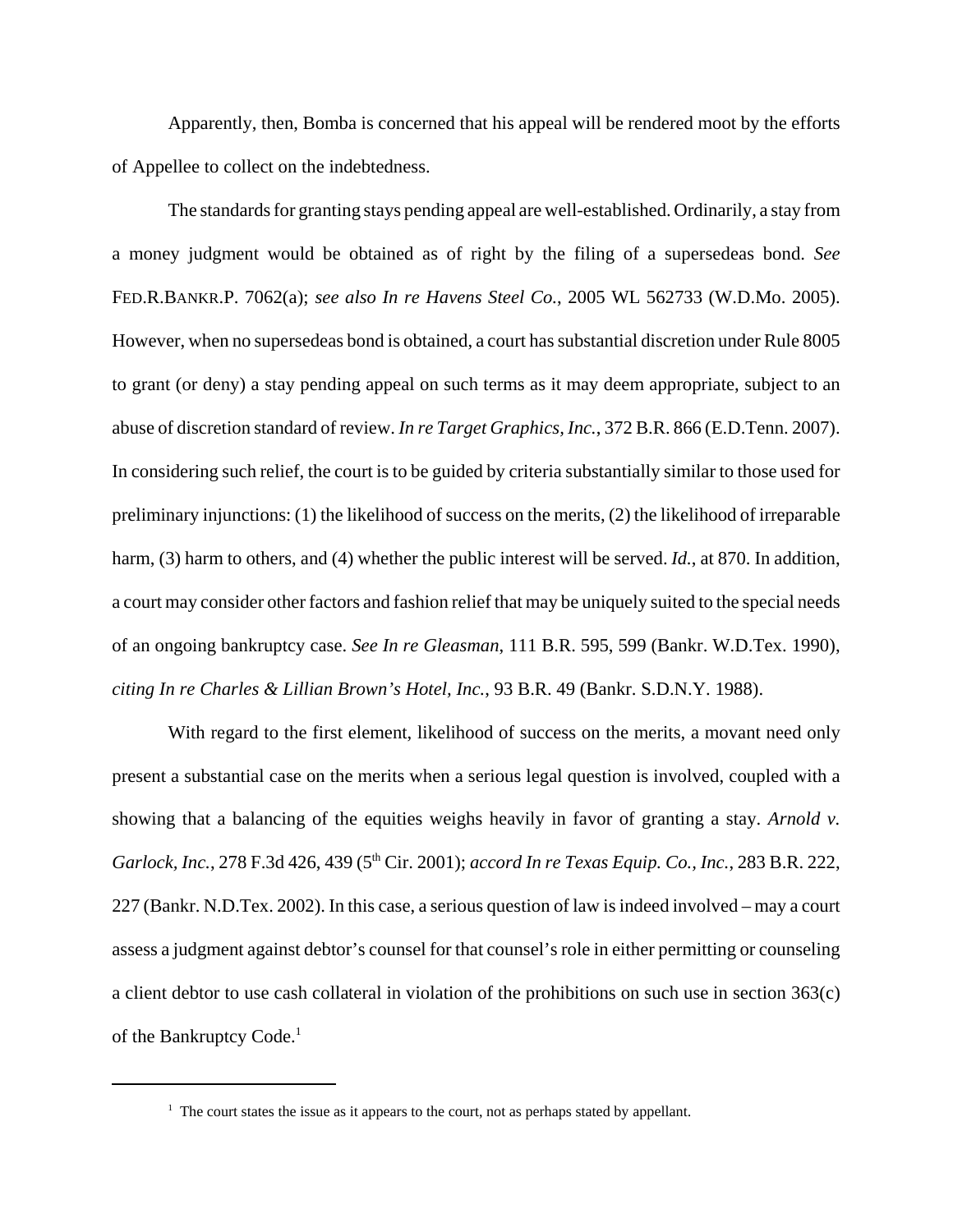The court is less certain that a balancing of the equities favors appellant, however. No bond was ever posted by the appellant, yet appellant seems to believe that no harm could befall appellee because, in Bomba's words, "there is no danger of loss or damage to the Appellant [sic, appellee]." But the danger of loss to an appellee who holds a money judgment is straightforward – collection efforts are suspended against the judgment debtor who is then free to dispose of property or otherwise alter his ability to respond in damages. Appeals are not a matter of right. They are a privilege that ordinarily comes with a cost – usually the posting of a bond. Appellant asks the court to transfer risk of loss to the appellee, who prevailed below, while appellant pursues his appeal. There is no equitable reason that this court knows of shifting risk of loss from the appellant, solely because the appellant wants to test the legal issues raised by the judgment. Equity would normally demand that the privilege of appeal be purchased for the price of a bond that secures the judgment in favor of the appellee in the event the appeal is unsuccessful.

With regard to the question of irreparable injury, Bomba has given the court little with which to work. Reading the motion most generously to the movant, however, the irreparable injury to which Bomba refers is the loss of his ability to pursue this appeal, or the appeal being rendered moot. A "majority of courts have held that a risk of mootness, standing alone, does not constitute irreparable harm." *In re Adelphia Communications Corp.*, 361 B.R. 337, 347 & n.39 (S.D.N.Y. 2007) (Kaplan, D.J.), *quoted by In re General Motors Corp.*, 409 B.R. 24, 31 (Bankr. S.D.N.Y. 2009) (Gerber, B.J.). Still, Judge Gerber acknowledged that the threat of equitable mootness, while not decisive, would "satisfy the requirement of showing *some* irreparable injury – enough to get on the scoreboard with respect to this issue." *General Motors*, 409 B.R. at 31. Given the Fifth Circuit's recent observations regarding equitable mootness in the context of stays pending appeal, *see In re Pacific Lumber Co,* 584 F.3d 229, 242 (5<sup>th</sup> Cir. 2009), this court is inclined to follow Judge Gerber's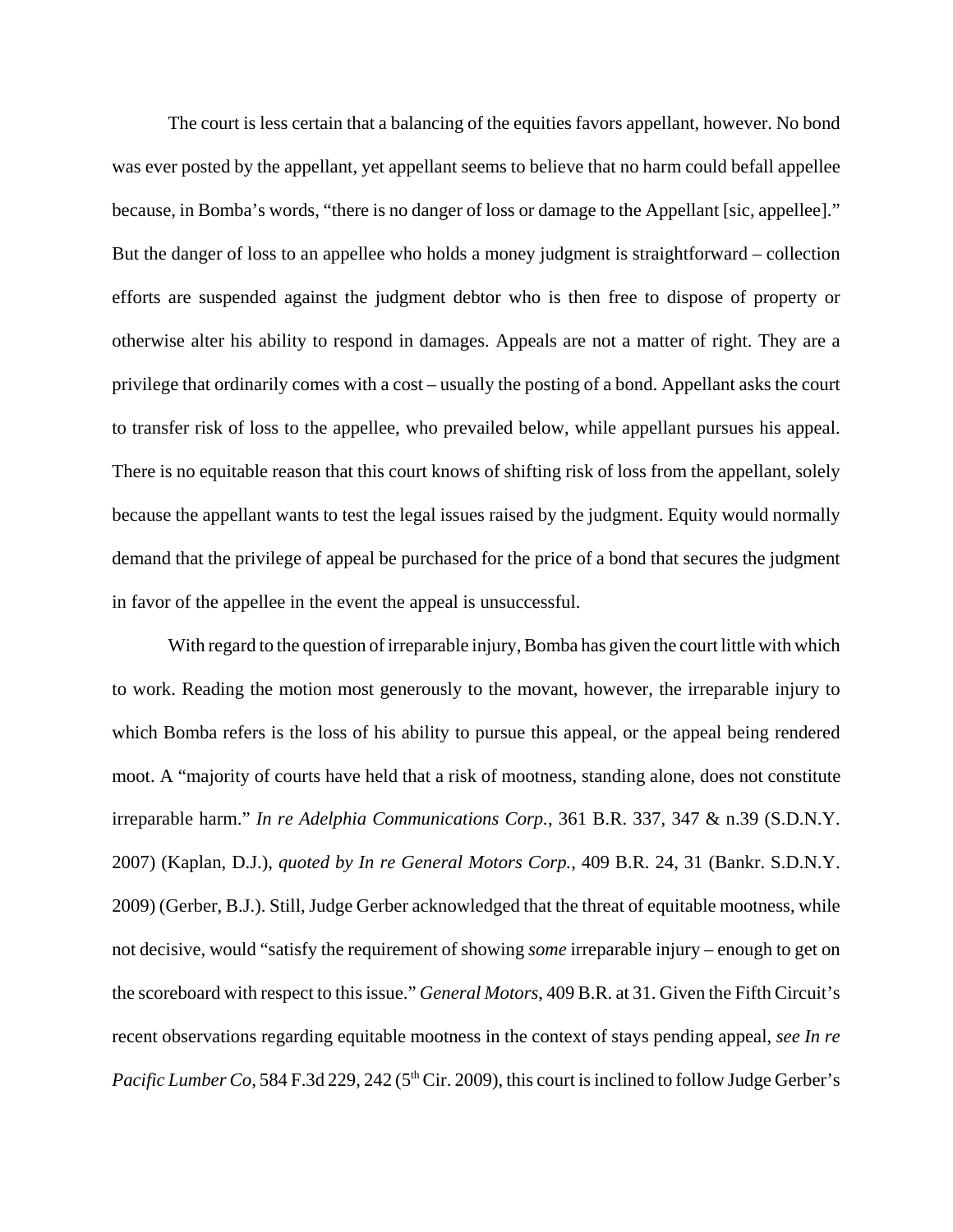cautious approach. The ultimate collection of the judgment from Bomba would seem to render any reversal by an appellate court as equitably moot, as the unstayed judgment creditor would be acting within its rights to collect on the unstayed judgment, and no rule of law would compel the return of any monies received notwithstanding an appellate court's later reversal of the judgment.

We have already looked at a balancing of the equities in this case. They substantially favor the appellee Community South Bank. It was that bank's collateral that was exhausted. It is that bank that is now out of the money for \$160,000. All that the bank now holds in place of those lost funds is a judgment that gives the bank nothing more than the right to try to collect the funds from the party this court has ruled is jointly and severally responsible for the loss the bank incurred. Yet it is the appellant here who now wants to stay the bank's efforts to finally collect the monies it lost, so that the appellant can contest the legal basis for this court's ruling. It seems to this court that equity requires that the appellant post a bond for the privilege of imposing further delay on the bank's efforts to recover the monies it lost as a result of the actions of the debtor and the debtor's counsel in this bankruptcy process. The equities certainly do not favor the wrongdoer, in this court's view.

The final element under *Arnold* is public policy. The court adverted to the important public policy that drove its decision to impose liability on counsel in the first instance – Congress' clear directive that debtors in bankruptcy are statutorily enjoined from using funds that constitute cash collateral of a creditor. *See* 11 U.S.C. § 363(c)(2); *see In re Aerosmith Denton Corp.*, 36 B.R. 116 (Bankr. N.D.Tex. 1983) (Brister, B.J.).<sup>2</sup> Bankruptcy imposes substantial risks on secured creditors

<sup>&</sup>lt;sup>2</sup> Here is what Judge Brister said:

It is true that there are no apparent provisions of the Code which specifically provide sanctions for the failure of the debtor to comply with "cash collateral" requirements. However § 105(a) of the Code gives to the Bankruptcy Court the power to issue any order, process, or judgment that is necessary or appropriate to carry out the provisions of this title. Regardless of debtor's argument that § 105 was not intended to confer the power to create lien rights the Court does have an obligation to carry out the intent of Congress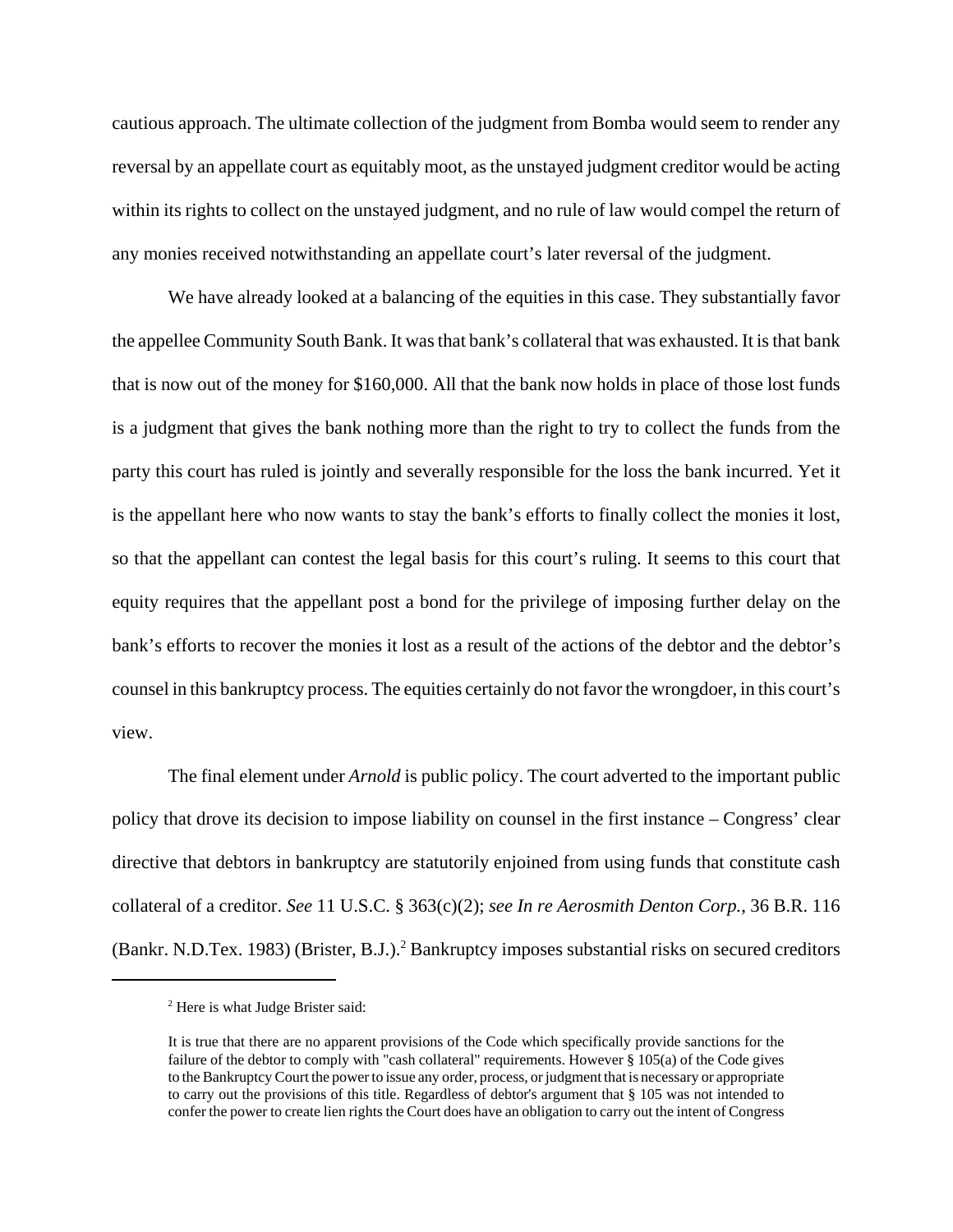as it is. The automatic stay prevents enforcement against collateral. Section 506(a) bifurcates the secured creditor's claim, limiting it to the value of the underlying collateral. Sections 1325(a)(5) and 1129(b)(2)(A) permit repayment of that claim over time at an interest rate set by a court. These are substantial impositions on secured creditors' rights, but they are deemed justified by the larger role that bankruptcy is intended to play in the economy – permitting the restructuring of enterprises and their finances. Given these substantial inroads on the rights of secured creditors, when Congress draws a line in the sand with regard to an absolute boundary on the extent of imposition that may be imposed on a secured creditor, as it has in section  $363(c)(2)$ , it is imperative that all the players in the process take that limitation seriously. If there is no penalty for crossing that boundary, then that boundary will be crossed with impunity. Section 105(a) gives this court the power to prevent that unsavory result. Granting a stay without bond only exacerbates the injury caused by the debtor's improperly violating the stricture against use of cash collateral, an outcome that this court believes is contrary to public policy.

It is true that Rule 8005 gives the court the power to fashion appropriate relief even when the debtor has not filed a supersedeas bond, but that flexibility is normally employed for orders that do not involve a monetary award. *See, e.g.*, *In re Adelphia Communications Corp.*, 361 B.R. 337

in its enactment of the Bankruptcy Code. As mentioned above the continuation of lending transactions between the business community on the one hand and lending institutions on the other require that liens negotiated in good faith and for which full consideration has been given must be protected. Adoption of the theory advanced by the debtor that there are no applicable sanctions, so that a valid lien of a creditor is recognized by the Court but both the Court and the creditor are powerless to preserve and protect that lien after bankruptcy has been initiated, will result in anarchy. That cannot be the result intended by Congress. Therefore I have interpreted § 105(a) of the Code as giving to the Court the power and the duty to do those things which are reasonably required to protect the Court's jurisdiction and to carry out the intent of Title 11.

*Aerosmith Denton*, 36 B.R,, at 118. This court agrees that section 105(a) is the tool that Congress gave the courts to craft appropriate relief in circumstances such as this – a clear directive, but uncoupled to a clear remedy. The court appreciates that section 105(a) is not, in the Fifth Circuit's words, a "roving commission to do equity." However, it is also not a dead letter. The statutory grant is there for good reason. Giving effect to the strict prohibition stated in section 363(c)(2) is, in this court's view, one of those "good reasons."